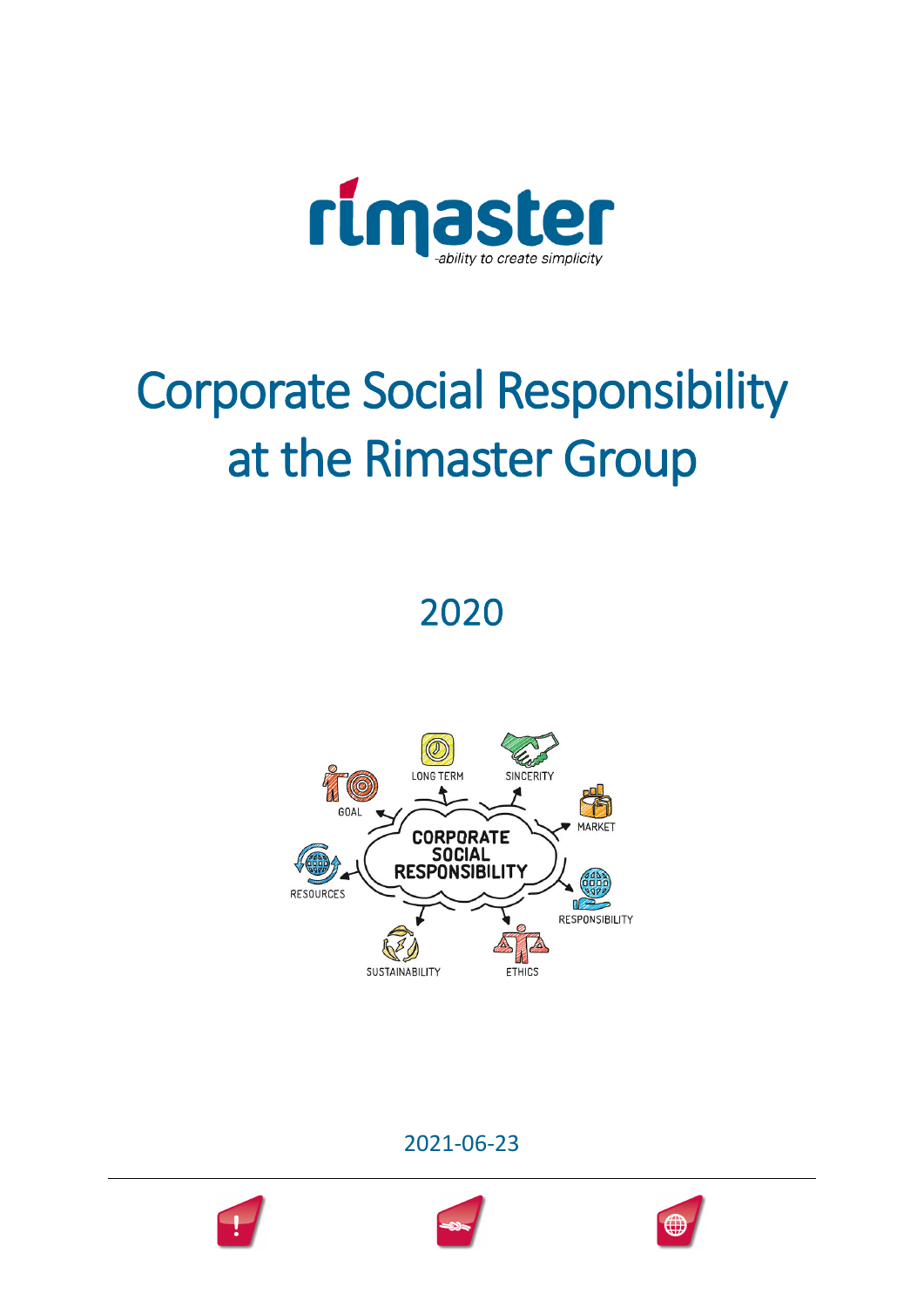# Table of contents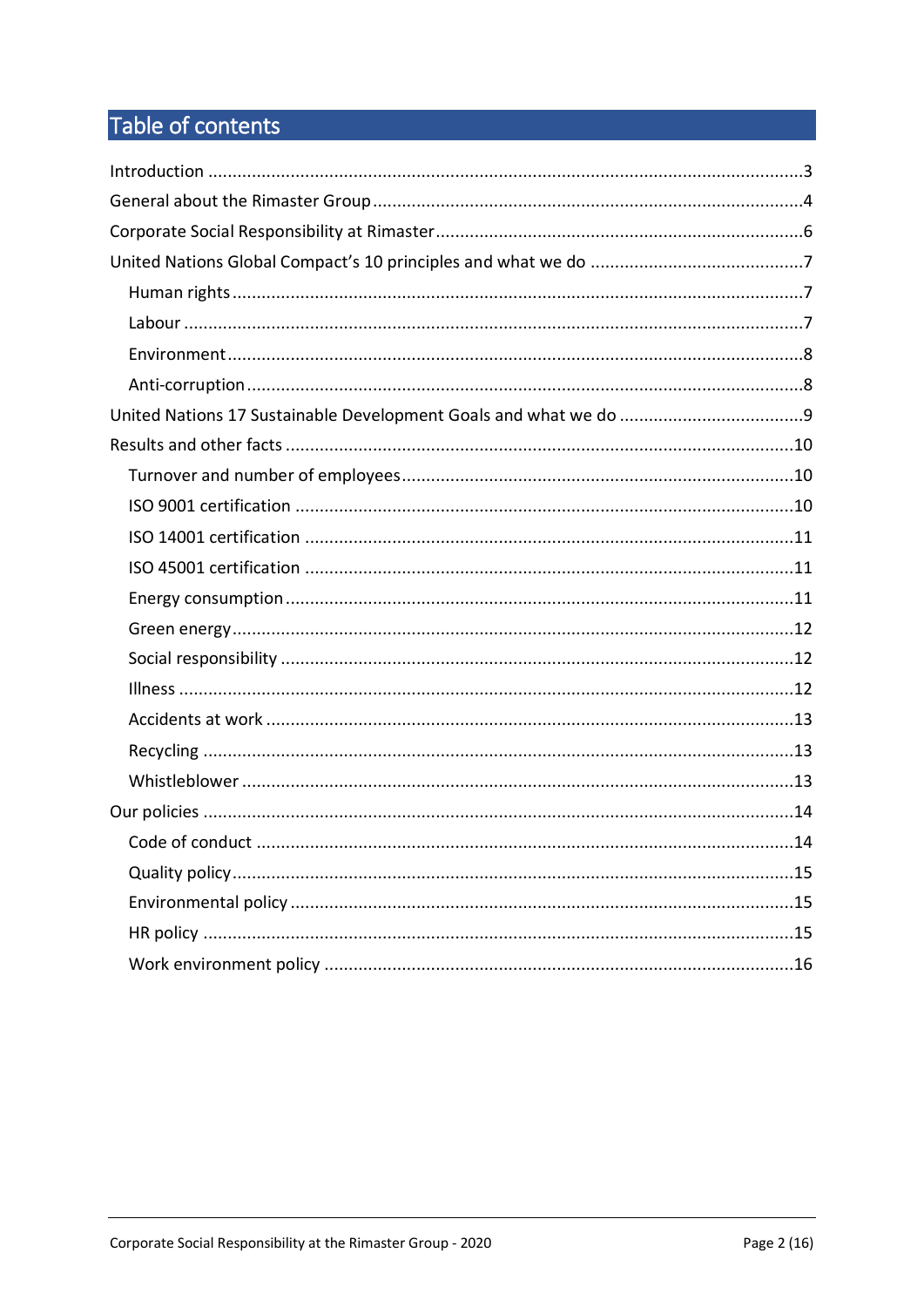# **Introduction**

CSR – Corporate Social Responsibility – means to us in the Rimaster Group that we as a company, with operations at several geographical places, each with its own culture, laws and social patterns, take a larger responsibility in our society than just what we do in our manufacturing units. Our responsibility is wider than that and includes financial, environmental, social and ethical aspects that we need to consider and take responsibility for in order to be a well-accepted company in our surrounding society. These issues are also important to consider and to focus in order to ensure long term stability and positive development of the Rimaster Group.

The purpose with this report is to give a summary of what we do in the areas of financial, environmental, social and ethical responsiblity, how we link our work to internationally wellknown and accepted guidelines and how we define our roadmap through our company policies.

In the report, we discuss and show progress and results for the last five years.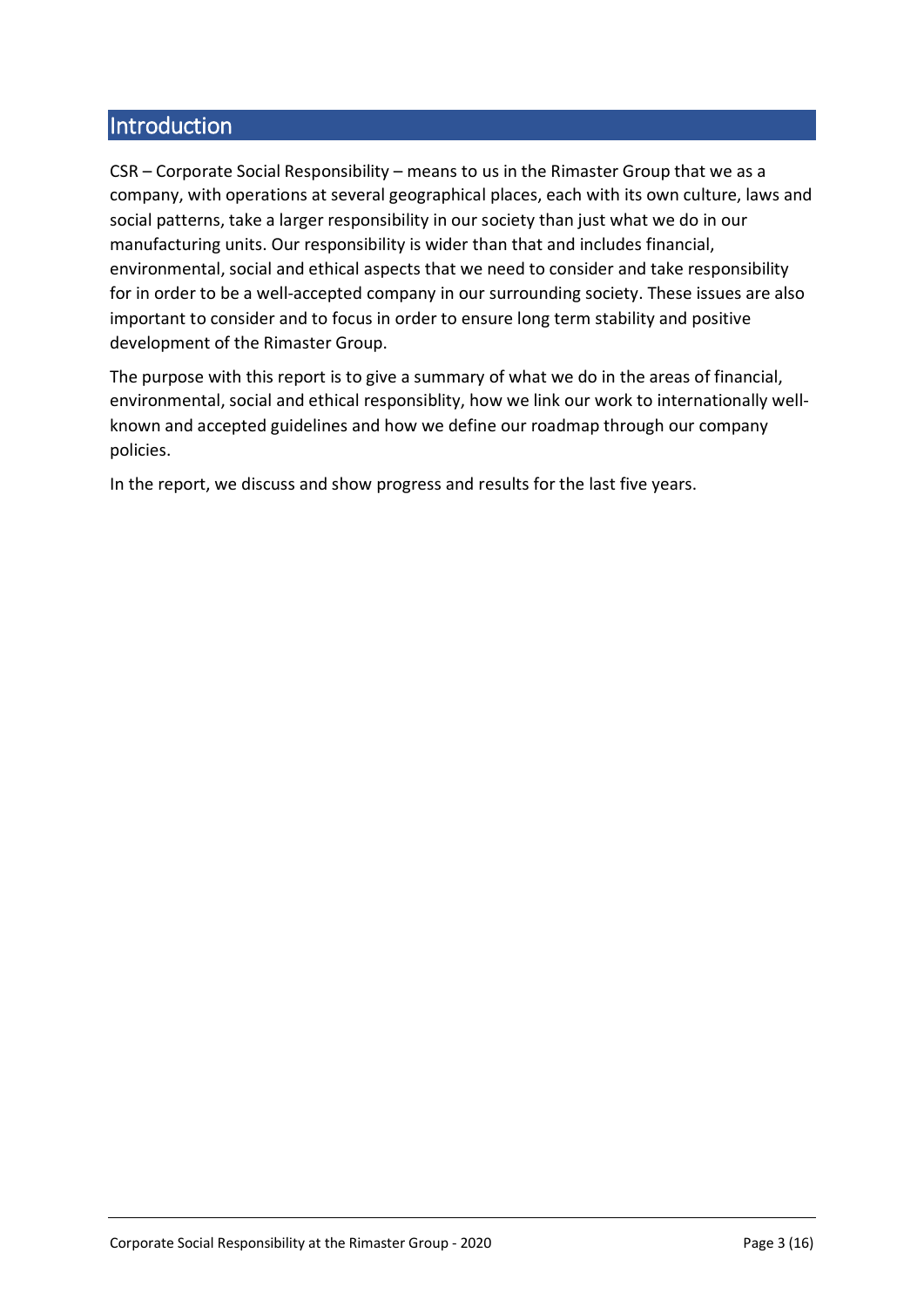# General about the Rimaster Group

The Rimaster Group started in 1982 in Rimforsa, Sweden, and has evolved to a global company with operations in 7 countries and with more than 1 000 employees in 10 companies.

We offer total solutions of electrical systems and cabins for special vehicles and industrial systems, from development to delivery of complete serial systems within eight business areas.









Development Cabins Cabins Mechanics Electronics





Our production units are equipped to handle small series as well as continuous production of products of varying complexity – always focusing on cost-effectiveness, quality and the environment. We have earned the trust of a number of the world's leading manufacturers of special vehicles and industry automation. Our operations are global, but always stay close to our customers.

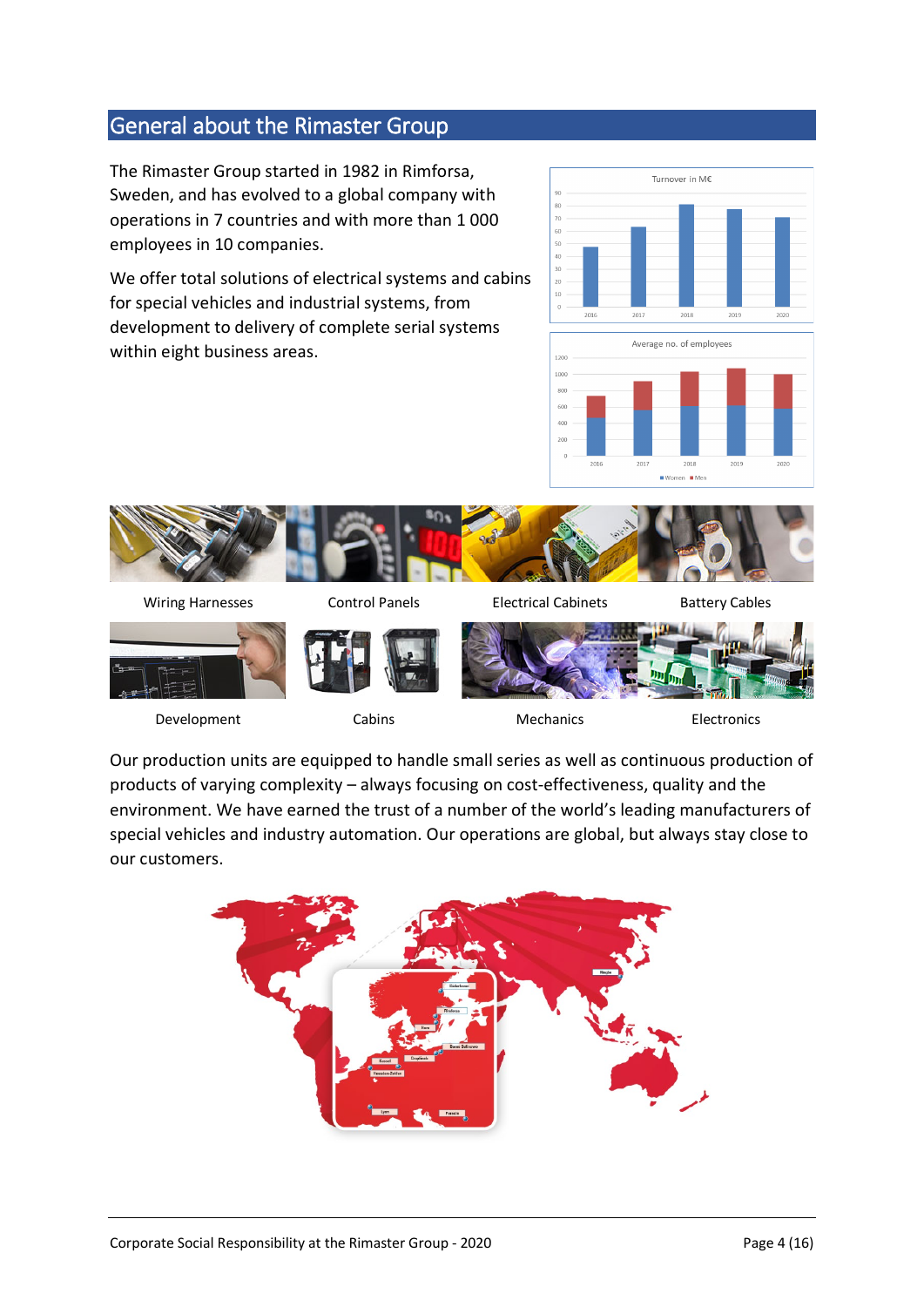Today, our customers' end-products are found within:

#### **Special vehicles**

- Material handling
- Mining
- Forestry & agriculture
- Road & construction

#### **Industrial systems**

- Automation & control systems
- Charging applications
- Communications systems
- Renewable energy

Having a vision to be an innovative partner who offers our customers proximity and simplicity in a global, developing industry, we constantly focus on the three keywords reflecting our core values.

#### **Simplicity**

We offer flexible and adaptable solutions that meet our customers' requirements and which are based on robust processes and wellestablished business models.

#### **Proximity**

We strive towards close cooperation with our customers. We offer a single point of contact and maintain a close dialog in order to understand our customers' needs where we conduct regular strategy meetings in order to promote long-term relationships.

#### **Global operation**

We follow our customers in their global expansion. We are a systems supplier who is able to transfer processes, products and support local development.

Our three keywords and core values underpin our ambition to provide our customers with an outstanding partner in the development, manufacturing and delivery of the services we provide – Rimaster's Total Solution.





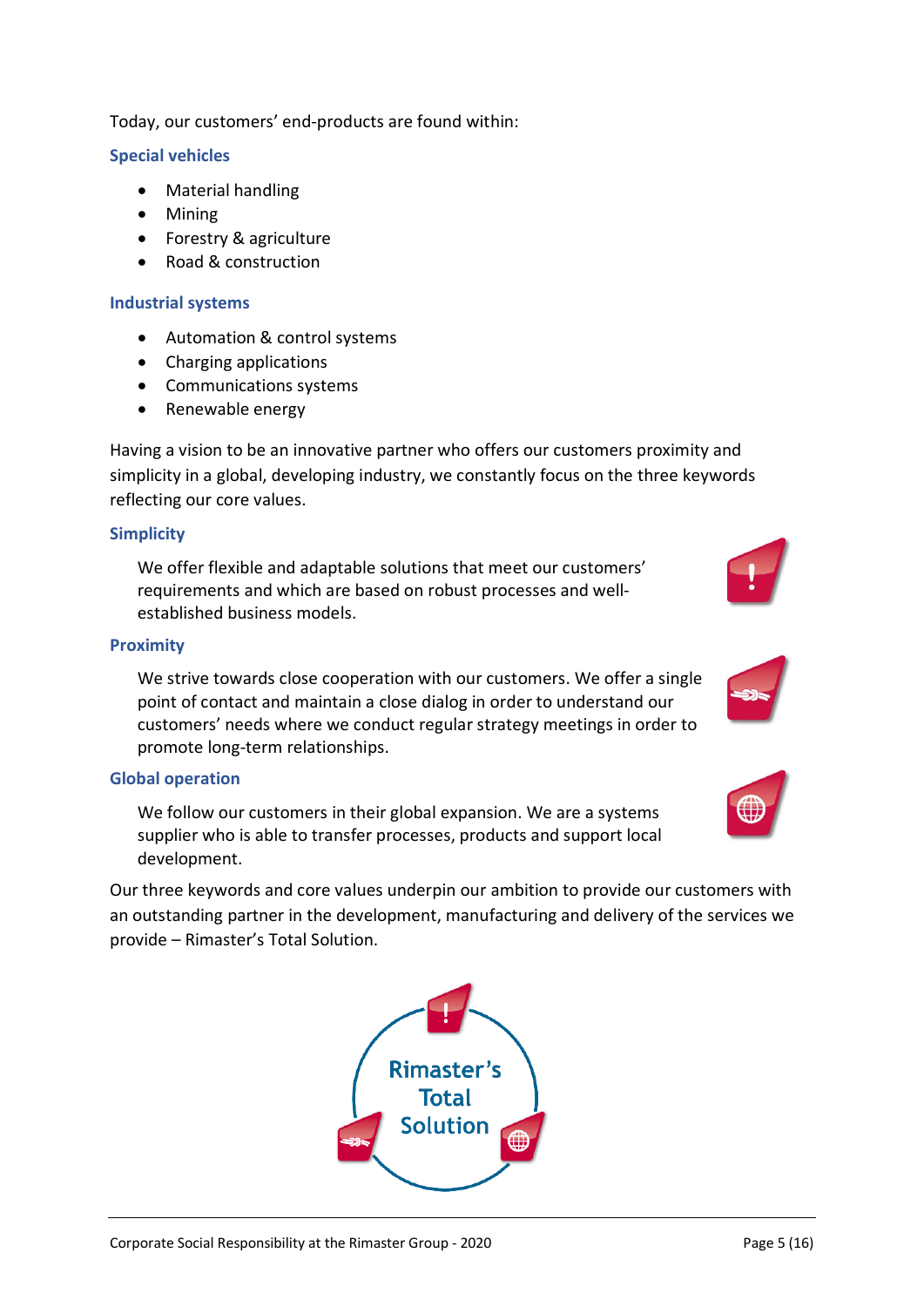# Corporate Social Responsibility at Rimaster

Corporate Social Responsibility (CSR) at Rimaster starts with our values and principles of doing business. We have selected to align our strategies and operations with UN Global Compact's ten principles of human rights, labour, environment and anti-corruption in order to conduct responsible business wherever we are in the world. Closely linked to these ten principles are United Nation's seventeen Sustainable Development Goals (SDGs) where we are actively contributing to nine.

CSR may also be looked upon in four dimensions:

**Financial responsibility** – We must run our business in a profitable way to ensure a financially, long-term, stable company to fulfil our responsibility not only towards owners and shareholders, but also towards employees and other stakeholders.

**Environmental responsibility** – The Rimaster Group is, by nature, a fairly environmentally friendly company regarding the type of production we have. Nevertheless, we must constantly focus on minimizing our environmental foot-print, especially when it comes to energy use and contribution towards a circular economy.

**Social responsibility** – We mostly operate our family-owned business in small towns or villages, thus usually playing a fairly important role in those societies. It is therefore important that we contribute not only by ensuring a safe work place, but also helping the local society when it comes to issues such as younger people's role in the society and local initiatives to prevent unemployment.

**Ethical responsibility** – Being a company with operations at several places around the world, all with different cultures, laws and social patterns, it is important for us to have a clear set-up within the company on how we see on issues such as human rights, freedom of association, forced and child labour, discrimination, environmental friendliness and corruption. Of equal importance is to communicate our stand-point towards our suppliers and other stakeholders, in order to ensure that we take our ethical responsibility as far as we are able to.

Our continued efforts within CSR are important parts of our daily life as well as being integrated in our yearly strategy process where policies, targets and achievements are reviewed and updated.

Social, environmental, financial and ethical responsibility are key factors for us today as well as for the future to ensure that Rimaster will continue to create value for customers, suppliers, employees, partners and society, thus setting the stage for long-term success.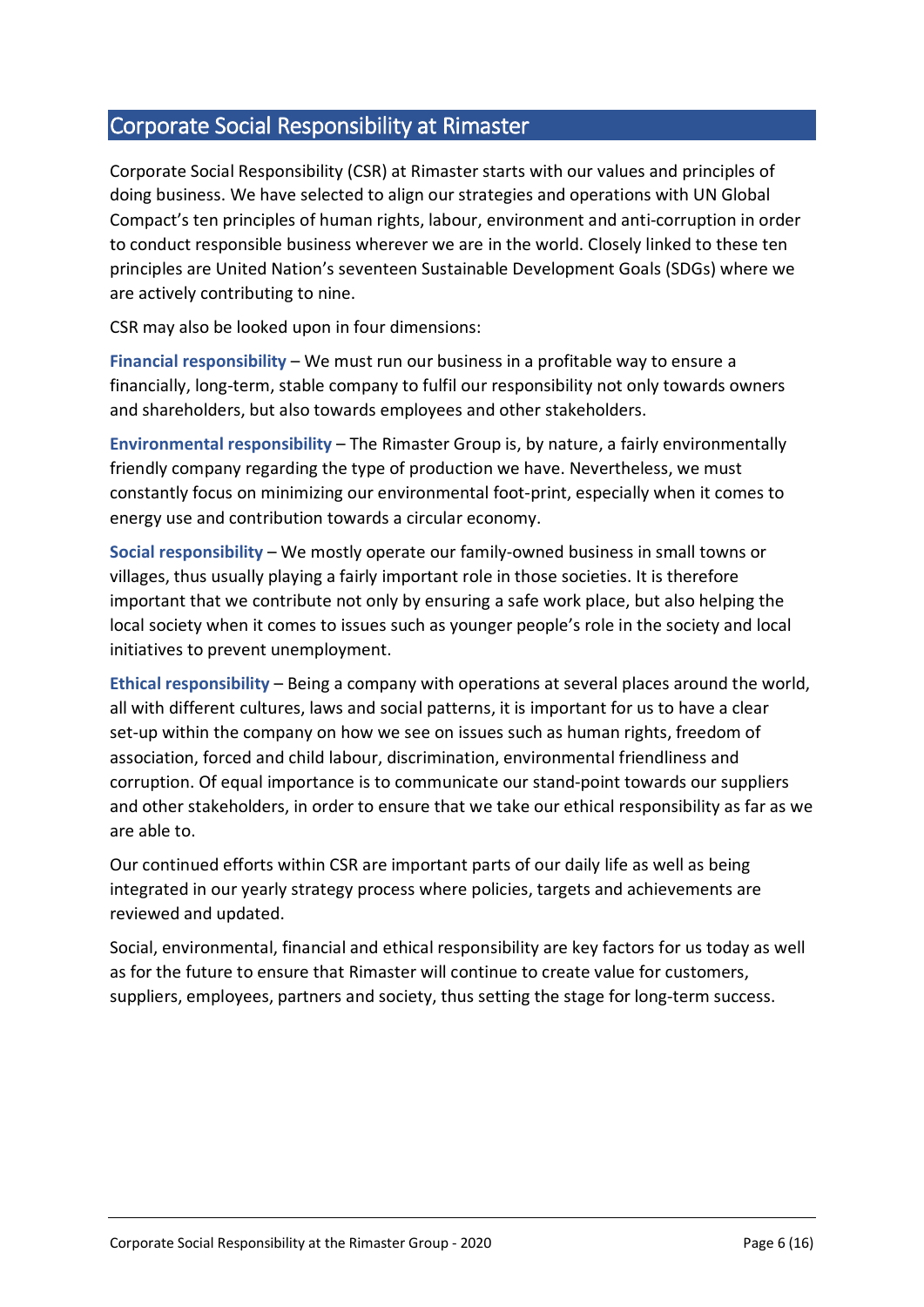# United Nations Global Compact's 10 principles and what we do

The ten principles of UN Global Compact are the base in our Code of Conduct which all employees are introduced to when starting at Rimaster. Our Code of Conduct is also reflected to our suppliers as a part of our supplier contracts and regular supplier assessments.

Violations towards our Code of Conduct may be reported directly to any management position within the group or, if so preferred, as a [whistleblower](http://media.rimaster.se/2016/11/Whistleblowing.pdf) issue.

#### Human rights

**Principle 1:** Businesses should support and respect the protection of internationally proclaimed human rights; and

**Principle 2:** make sure that they are not complicit in human rights abuses.

#### **Our policy, assessment, targets and results**

Rimaster's firm position is that we support, respect and follow all laws of human rights in the countries where we are operating.

We target to have no reports related to the abuse of human rights related to our operations.

We have never had any reports indicating that we abuse human rights in any way.

#### **Labour**

**Principle 3:** Businesses should uphold the freedom of association and the effective recognition of the right to collective bargaining;

**Principle 4:** the elimination of all forms of forced and compulsory labour;

**Principle 5:** the effective abolition of child labour; and

**Principle 6:** the elimination of discrimination in respect of employment and occupation.

#### **Our policy, assessment, targets and results**

In our Code of Conduct we clearly state that:

- As local or relevant laws allows, all employees are free to form, join or not to join unions and have the right to collective bargaining.
- No form of forced or compulsory labour is tolerated by Rimaster and all employees have the right to leave their employment according to contracts or local laws.
- Rimaster is not involved in any form of child labour or other forms of exploitations of children. No one is employed below the completion of compulsory school or under the age of fifteen. No one under the age of eighteen is employed for hazardous work within Rimaster.
- Discrimination is not tolerated at Rimaster, nor is harassment such as physical, psychological abuse or intimidation in any form.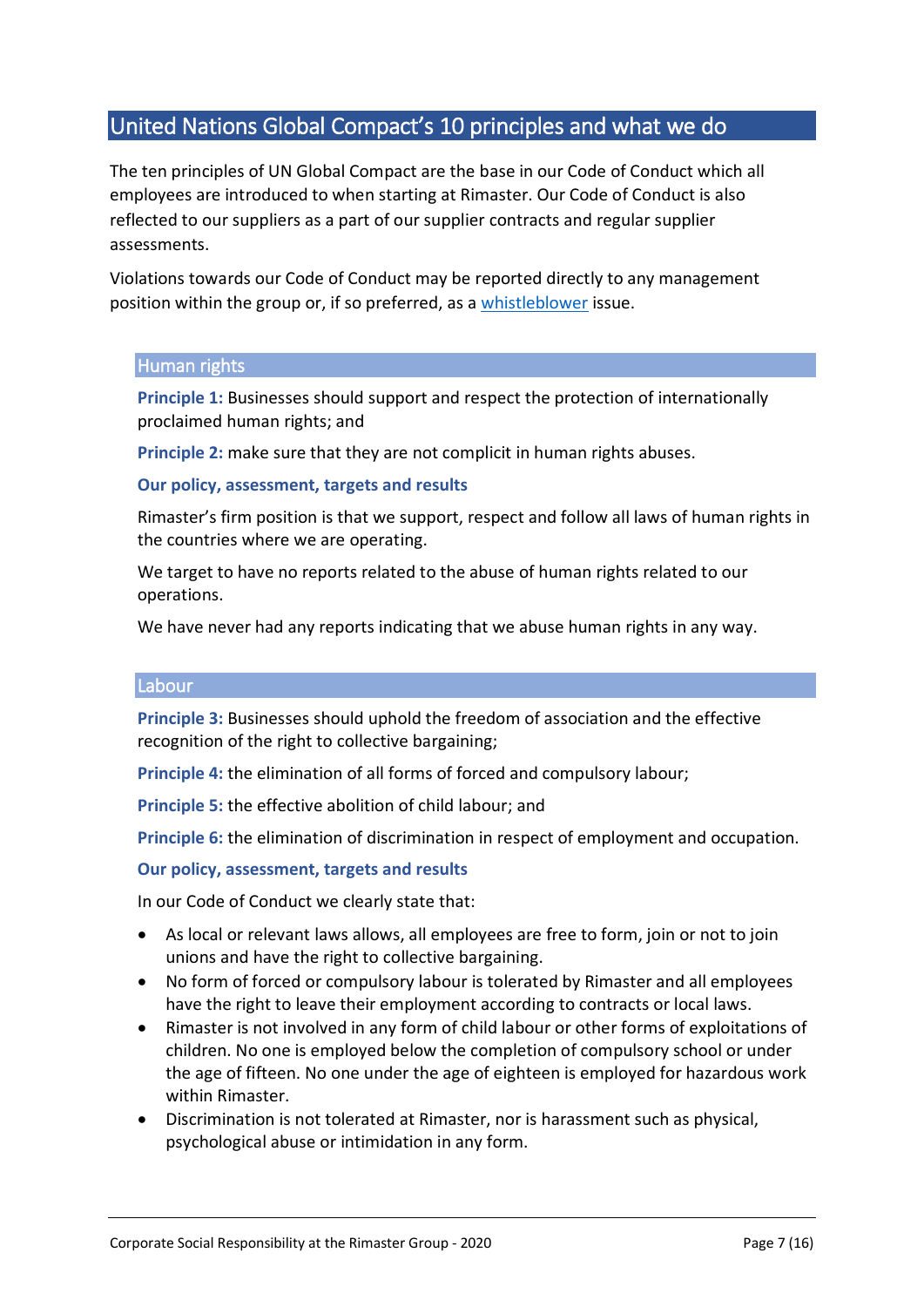To further guarantee Rimaster's standpoint when it comes to the safety, well-being, competence development etc. for our employees we have our HR Policy and Work Environment Policy, both found in the end of this report.

We target to have no reports indicating that our position related to labour is violated.

We have never had any reports indicating violations in these matters.

#### **Environment**

**Principle 7:** Businesses should support a precautionary approach to environmental challenges;

**Principle 8:** undertake initiatives to promote greater environmental responsibility; and

**Principle 9:** encourage the development and diffusion of environmentally friendly technologies.

#### **Our policy, assessment, targets and results**

We have a precautionary approach towards environmental challenges which means that we favor environmentally friendly alternatives when available. Also, innovative developments in products and services that offer environmental and social benefits are given priority in our operations.

What we do, what targets we have and the results we have achieved so far are further described in the section "Results and other facts".

#### Anti-corruption

**Principle 10:** Businesses should work against corruption in all its forms, including extortion and bribery.

#### **Our policy, assessment, targets and results**

Our standpoint is clear and firm: Rimaster's reputation of honesty, integrity and responsibility must be upheld and any involvement in bribery, extortion or corruption is not tolerated in any form.

We target to have no reports indicating corruption related to our business.

We have never had any reports indicating violations in this matter.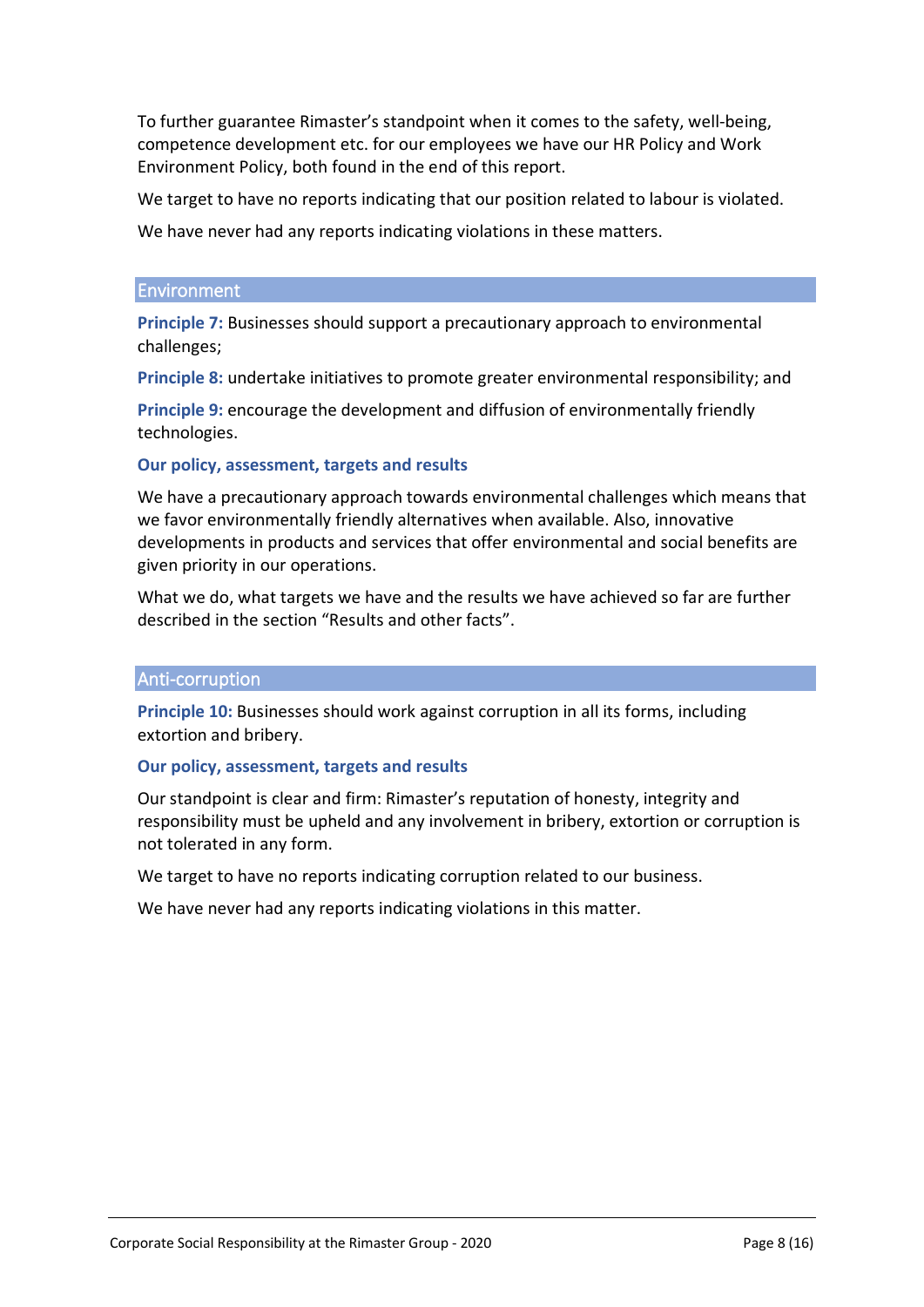# United Nations 17 Sustainable Development Goals and what we do

The Sustainable Development Goals (SDGs) are a collection of seventeen global goals set by the United Nations General Assembly.



At Rimaster, we are actively contributing to nine of these goals.



We care about the health and well-being of our employees. We do this by working for a safe and pleasant work environment. We regularly perform safety inspections at all sites and resolve identified problems. The personal's well-being at the workplace is encouraged by different types of personal activities and by having a company culture where mutual respect is central.



We care that our employees develop as individuals, both through internal and external training, as we strongly believe that by developing individuals, Rimaster also develops. We also have active partnerships with universities and research institutes that allow us access to expert knowledge, new research and innovations.



Our Code of Conduct is based on the ten principles of UN Global Compact and we make no distinction between individuals based on gender, ethnicity or sexual orientation. Gender equality is a matter of course for us!



We are constantly working to streamline the energy consumption of our production facilities, thereby protecting the environment and making Rimaster a more competitive business partner. Measurements are continuously carried out and results are reported, both to see the effect of performed actions and to discuss new initiatives.



Decent working conditions are prerequisite for us and the principles of UN Global Compact regarding human rights and labour are all part of our Code of Conduct. At all times, we strive to comply with current laws and regulations in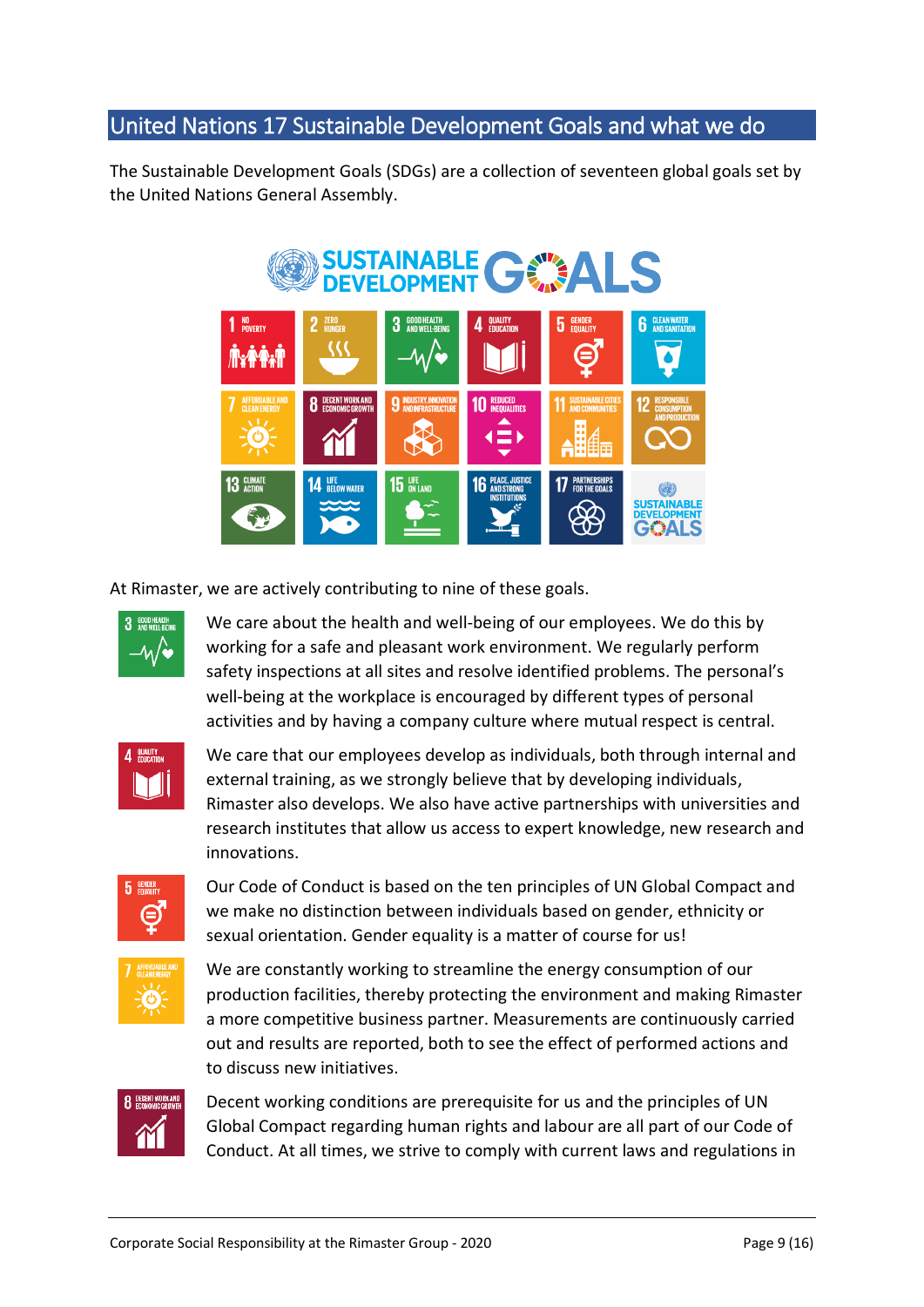the countries we operate. We constantly watch for changes and implement necessary changes in our operations as soon as possible.



We are constantly working to limit our environmental impact by always using approved materials and chemicals in our production. To minimize our travelling between our sites we extensively use video facilities for internal meetings.



Our way of contributing to circular economy is mainly by recycling. Thus, we recycle as many fractions as the local waste management system is able to collect.



Our most important climate action is to control, and where possible, reduce our energy consumption. This is an area where we constantly work to improve ourselves. Also, to reduce  $CO<sub>2</sub>$  emission is an area where we contribute by selecting vehicles and transportations which favor lower emissions. We also strive towards a minimum of travelling and instead use video conferencing.



Our Code of Conduct prohibits corruption and bribery in all forms. This applies to both Rimaster employees and our partners. We have a whistleblower function where our employees have the opportunity to report anonymously all possible violations of our Code of Conduct.

# Results and other facts

#### Turnover and number of employees

The Rimaster Group has grown rapidly during the recent years and we are now approx. 1 000 employees in 7 countries, having a turnover in the range of 70 – 80 MEUR, depending on the market situation.





#### ISO 9001 certification

All our production units are certified towards ISO 9001:2015 and undergo third party audit every year. The certification is a guarantee for our work with continuous improvements of our methods and processes toward clear targets related to key factors for our customers, such as delivery performance and quality.

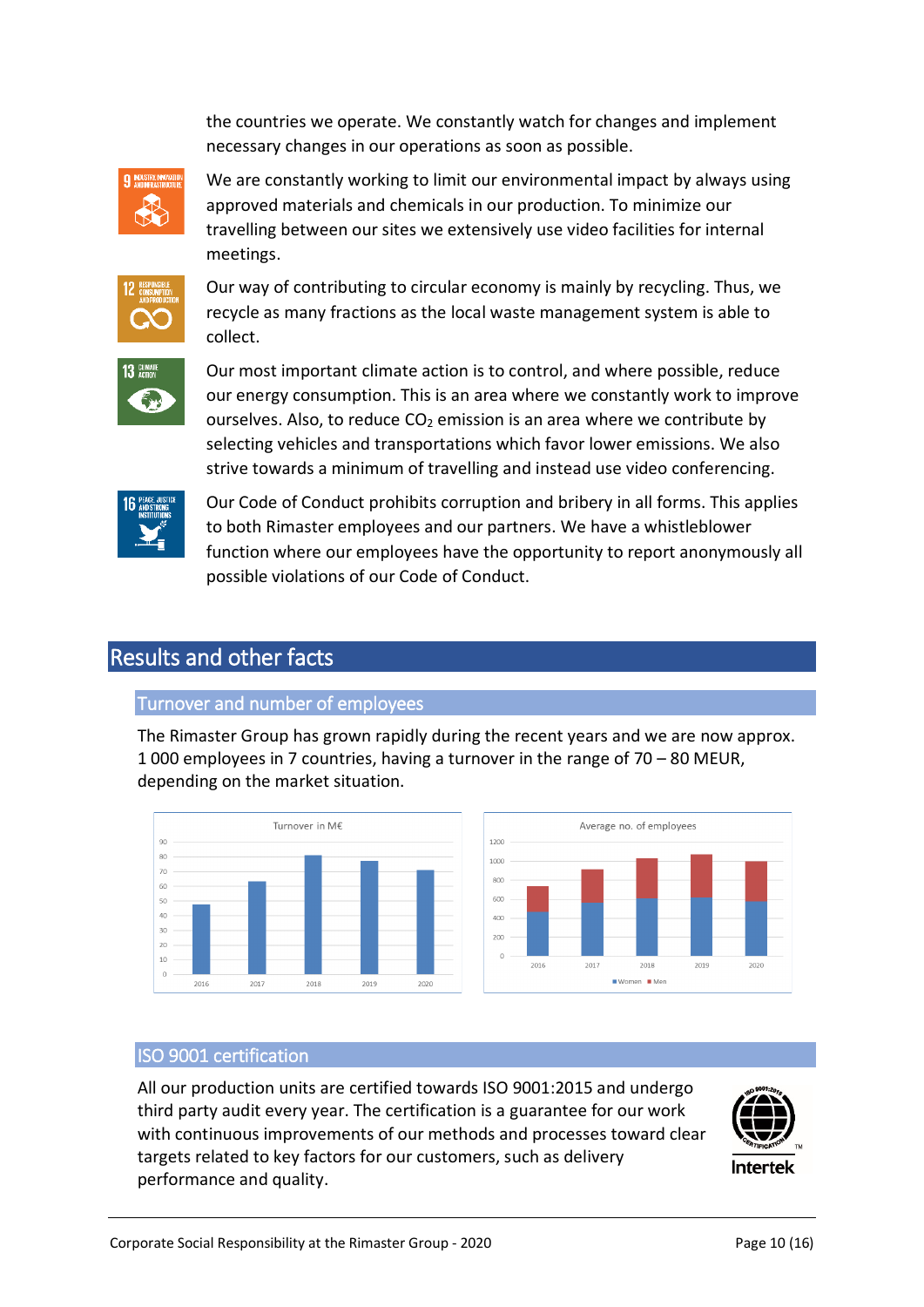Corporate Social Responsibility at the Rimaster Group - 2020 Page 11 (16)

### ISO 14001 certification

All our production units are certified towards ISO 14001:2015 and undergo third party audits every year. The certification is a guarantee for the work we do to continuously lower our environmental foot-print. Based on our production, we have identified energy consumption and  $CO<sub>2</sub>$  emission as the two most important areas for improvements.

## ISO 45001 certification

All our production units are since 2020 certified towards ISO 45001:2018 and undergo third party audits every year. The certification is a guarantee for the work we perform within Rimaster to continuously improve the situation regarding organizational health and safety for all our employees.

#### Energy consumption

We keep track on our energy consumption on all our sites and measure it as total energy consumption and as energy consumed per working hour.

During the last couple of years, we have seen a clear decrease of the total energy consumption due to several actions that have been taken to reduce the consumption.

Main initiatives taken to reduce our energy consumption are:

- All equipment used for heat distribution and ventilation within our facilities in Sweden have been reviewed and modified.
- LED lighting has replaced old light sources at many of our sites, dramatically reducing the necessary energy for lighting.







- Modern, energy efficient engine pre-heaters have been installed in Söderhamn.
- Solar energy has been installed at Rimaster Poland which reduces our dependence on energy from non-renewable sources.
- Energy mapping has been performed in all European sites, giving us a good baseline for continued improvements.





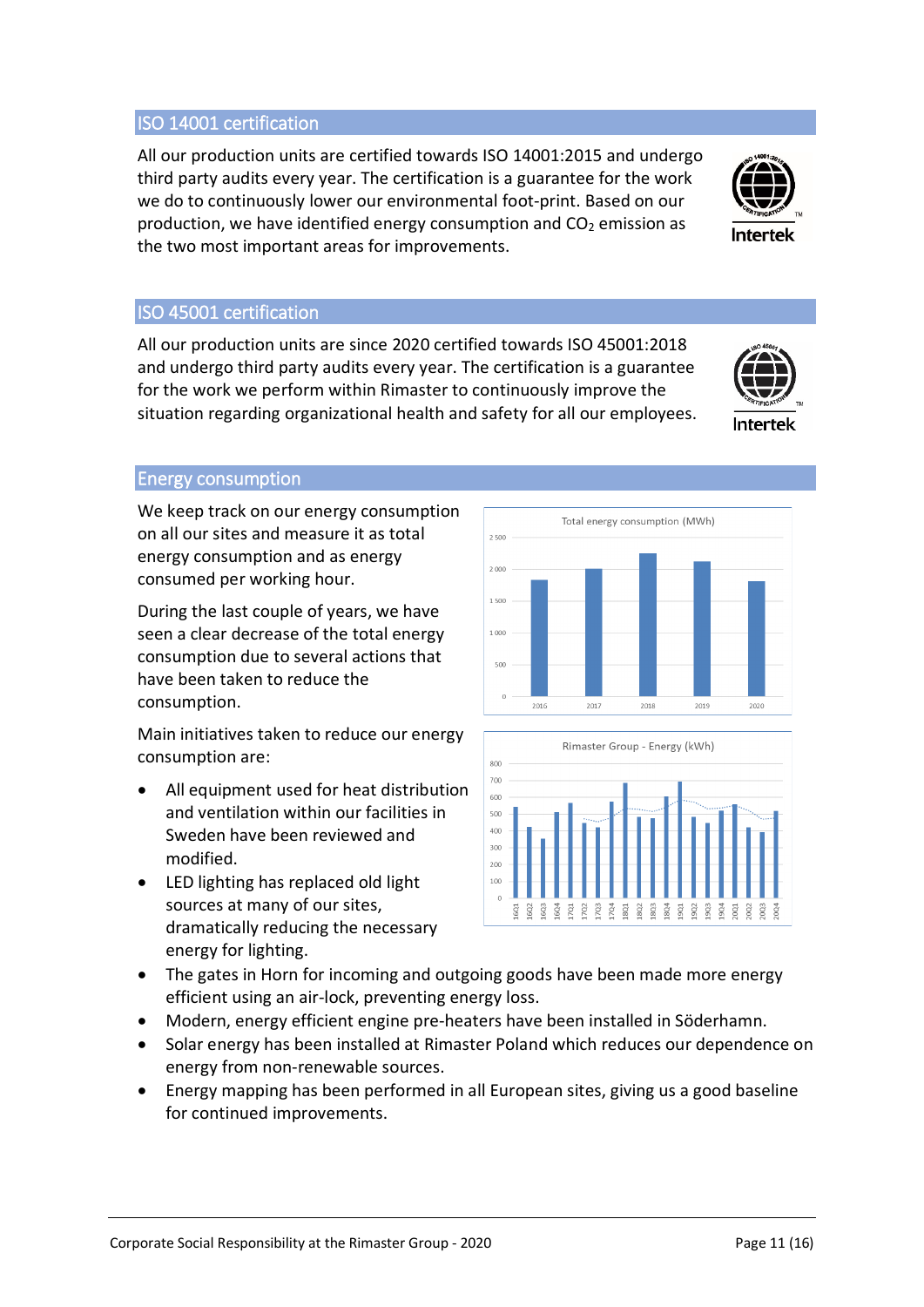#### Green energy

For our Swedish units we are using 100 % renewable energy coming from renewable sources such as wind, water, sun and biofuel. This means that the emission of  $CO<sub>2</sub>$  and nuclear waste linked to the energy we use is zero.



#### Social responsibility

Firstly, the employees at Rimaster are crucial to ensure our competitive advantage, both today and in the future, and it is important to care not only about the working environment once at work, but also to take a social responsibility towards our employees outside working hours. Examples of initiatives are:

- Financial contribution from the company's side to different types of physical activities.
- Support towards employees in need of rehabilitation, to ensure a swift recovery and return to work.
- Arrangement of yearly get-together parties, such as Christmas and summer parties.

Secondly, we contribute to the integration of young people and immigrants to a future employment in the Swedish industry. Younger people in the need of work experience are taken in as trainees and in Rimforsa we have integrated immigrants into work, thus helping in preventing a demoralizing unemployment.

Thirdly, being a family owned company with main manufacturing units mostly in smaller towns or villages, it is important for us to be an integral part of the society around us. We do this by supporting local sports clubs, preferably focusing on kids and younger people.

#### **Illness**

A healthy and sustainable work environment is essential to keep sick-leave due to working conditions to a minimum. The guiding principles in our Work Environment Policy are therefore of vital importance at all our sites. However, illness do occur why we keep track on the level and work continuously with actions that prevent sick-leave due to working conditions.

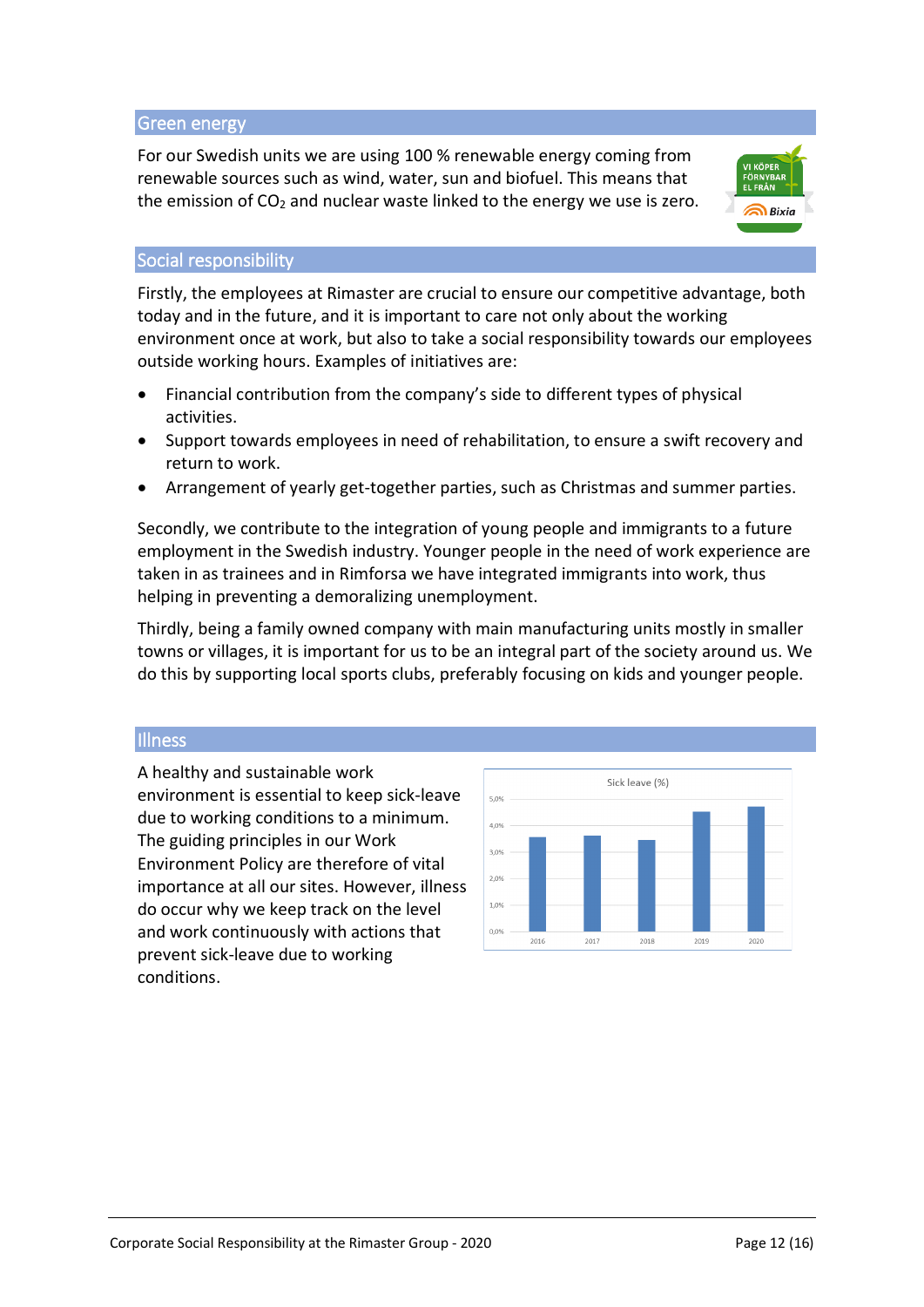#### Accidents at work

Our Work Environment Policy is central in achieving a safe work environment for all our employees. To follow rules and regulations, take personal responsibility in the daily operations and to report and eliminate identified risks at safety inspections are key elements. Due to the nature of what we produce they are dominated by minor squeezing accidents



involving hand or fingers. Even if the number of accidents is going down, we continue our work to find ways of eliminating all types of accidents.

#### **Recycling**

Being a company that is in the middle of a supply chain, our best efforts in supporting a circular economy where waste should be regarded as raw material rather than waste, is to recycle as much as possible. Therefore, we recycle everything where the local society has the infrastructure to receive it. Some examples are:

- **Cupper, steel and aluminum** All waste from cable harness manufacturing and sheet metal production is collected, sold back to recycling companies and used again as raw material in the production of new metal-based products.
- **Paper, including cardboard** All paper and cardboard left over in our production is recycled and used again when producing new card board.
- **Electronics** All electronics equipment, such as PCs, screens, printers, toners and batteries, are either returned to the manufacturer as part of their recycling programme or recycled as electronics or batteries.
- **Plastic** All plastic waste from our production is recycled and used again.

#### Whistleblower

It is important that Rimaster work and act in accordance with applicable laws and in line with our own Code of Conduct and policies. In case anybody, independent if this person is employed by Rimaster or not, disclose any wrongdoing made by Rimaster, this can be reported anonymously as a whistleblowing issue. How reporting is done and how it will be handled is described in our document regarding [Whistleblowing.](http://media.rimaster.se/2016/11/Whistleblowing.pdf)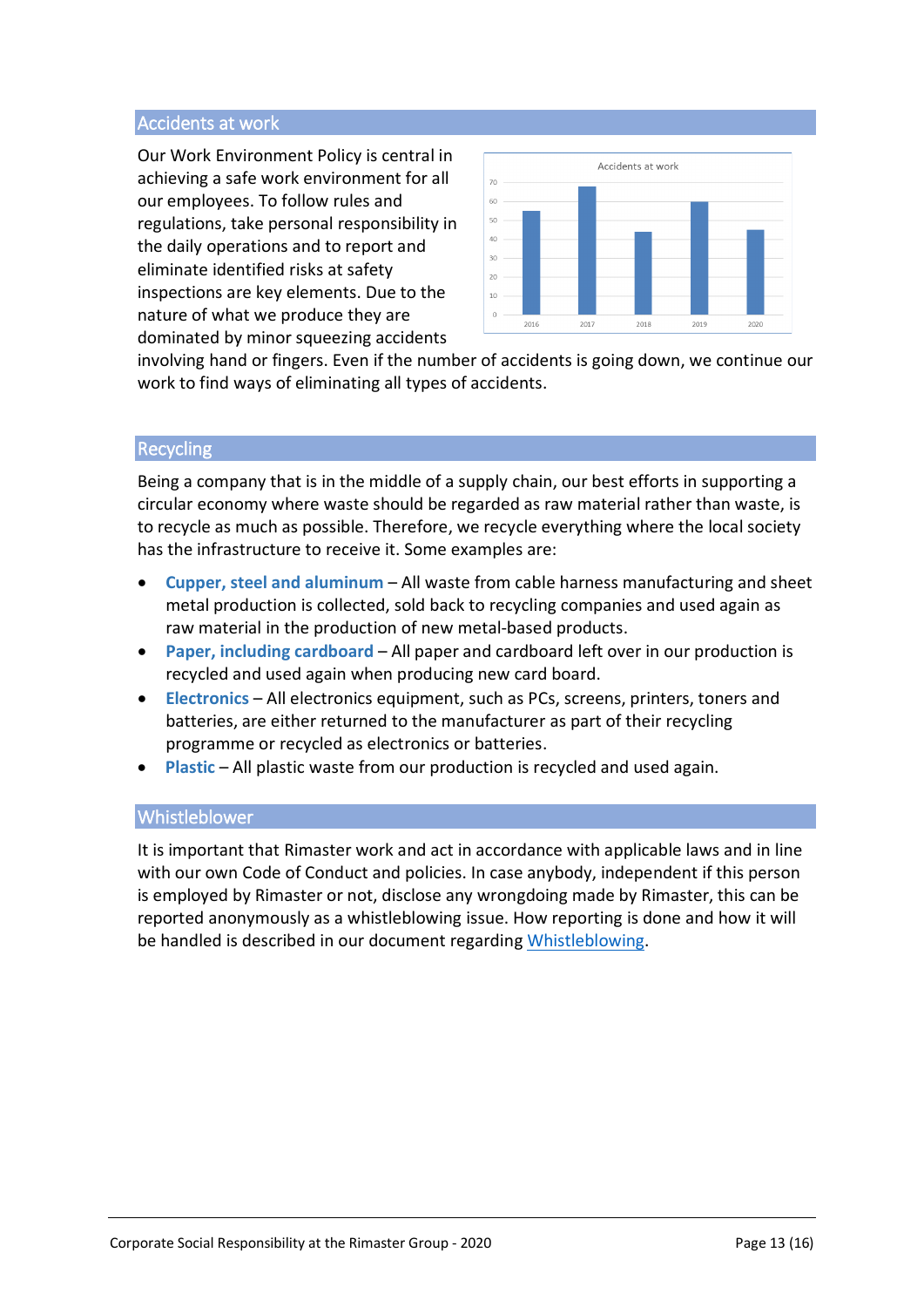# Our policies

#### Code of conduct

When we perform our duties and when we represent Rimaster, it is vital that each and every one of us acts in an economically, socially and ethically responsible way. This is the only way to ensure a positive and sustainable financial and social development and it is the only way to ensure long term trust among customers, suppliers and the society around us.

Our Code of Conduct is based on the UN Global Compact's ten principles in the areas of human rights, labour, the environment and anti-corruption. A fundamental minimum requirement is that we comply with the laws and regulations of each country in which we operate.

**Human rights:** Rimaster support, respects and follows all laws of human rights in the countries where we are operating.

**Labour:** As local or relevant laws allows, all employees are free to form, join or not to join unions and have the right to collective bargaining.

No form of forced or compulsory labour is tolerated by Rimaster and all employees have the right to leave their employment according to contracts or local laws.

Rimaster is not involved in any form of child labour or other forms of exploitations of children. No one is employed below the completion of compulsory school or under the age of 15. No one under the age of 18 is employed for hazardous work within Rimaster.

Discrimination is not tolerated at Rimaster, nor is harassment such as physical, psychological abuse or intimidation in any form.

**Environment:** Rimaster has a precautionary approach towards environmental challenges which means that we favor environmentally friendly alternatives when available.

Also, innovative developments in products and services that offer environmental and social benefits are given priority within Rimaster.

**Anti-corruption:** Rimaster's reputation of honesty, integrity and responsibility must be upheld and any involvement in bribery, extortion or corruption is not tolerated in any form.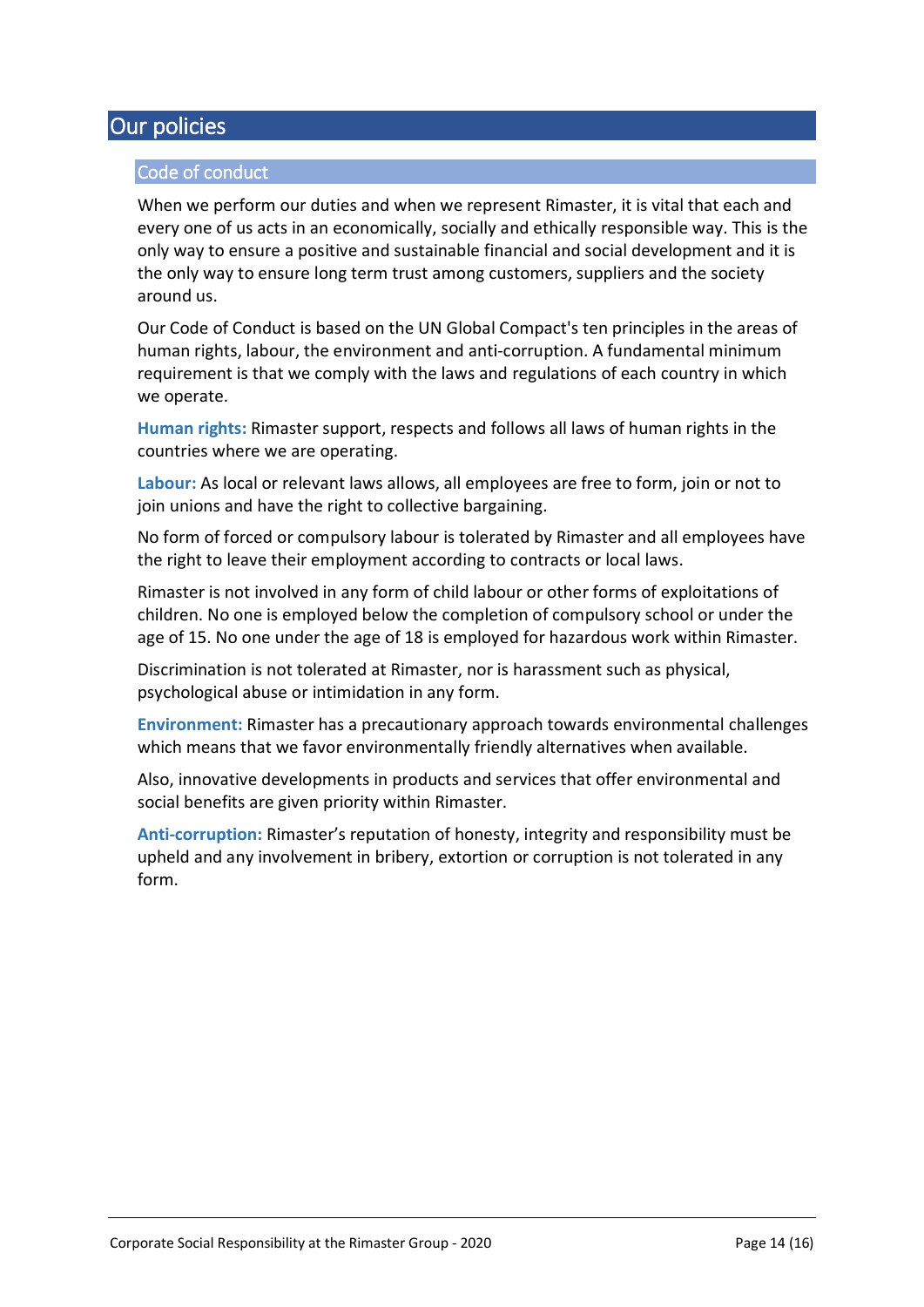#### Quality policy

A high quality in all our operations creates increased competitiveness and financial advantages for our customers.

All products and services supplied by us shall exceed our customer's expectations and requirements.

A focus on quality is a priority for all our employees.

We work with continuous improvements to create simplicity in order to reach or exceed our quality targets.

We shall always work with our operations management system in such a way that it brings continuous improvements of the system itself, as well as of the organization in general.

#### Environmental policy

Rimaster shall actively contribute to a development of a sustainable management of our global resources.

Environmental consideration is a natural and integrated part of the business process, thus also constantly present in all our operations.

We shall constantly strive to further enhance our ability to minimize any environmental strain stemming from our operations.

From this follows:

- We shall always follow and adapt to any legal regulations that have an impact on our operations.
- All employees have a responsibility to minimizing the negative effect our operations might have on the environment.
- Recycling is a natural part of our processes.
- We shall strive to minimize our consumption of energy, raw material and packaging materials.

#### **HR** policy

The collective and individual competences in the organization are crucial to ensure Rimaster's competitive advantage, both today and in the future. The human resources are thus an important condition for Rimaster's effectiveness and ability to develop.

The best utilization of Rimaster's human resources can be achieved when:

- The employees engage in, and contribute to reaching, the company's goals.
- The employees have the opportunity to develop their competences so that they can perform their work in a satisfactory manner.
- The company encourage and support knowledge exchange between Rimaster's units.
- The company and the employees work close together to develop a good working environment.
- The company work actively with external partners to increase learning in the organization.